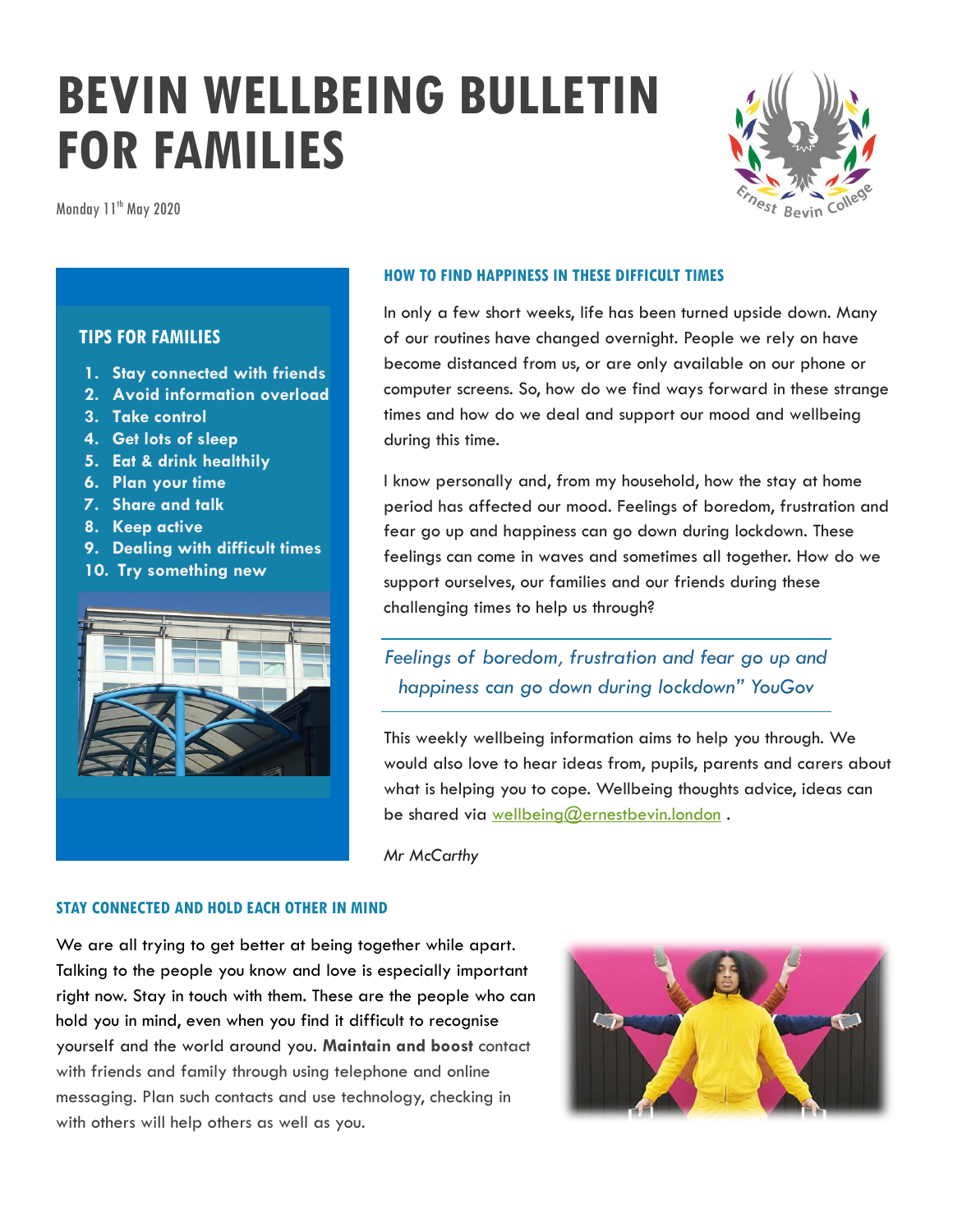## TIPS TO STAY CONNECTED WITH FRIENDS AND FAMILY TIPS TO STAY CONNECTED WITH FRIENDS AND FAMILY

- 1. Take time to check in with those who you live with. Asking how are you and taking time to listen to their response is very important.
- 2. Build catching up with friends/family regularly into your routine.
- 3. Call friends/family just to see how they are, they will really appreciate it.
- 4. Use the quiz and game functions on Houseparty or set up your own virtual quiz for friends and family. [\(https://zoom.us/support/download](https://zoom.us/support/download) o[r www.houseparty.com\)](http://www.houseparty.com/)
- 5. Watch the same movie or read the same book and come together virtually to talk about it.

#### **AVOID INFORMATION OVERLOAD**

Keep what you watch, read and hear about the Coronavirus on the news and social media to a minimum. Too much information can feel overwhelming.

Try to challenge negative thoughts that may make us over-estimate the risks and dangers of the virus, this can lead to difficulties such as over thinking and over worrying. Gathering the facts and following the Public Health guidance will minimise fear. Make sure these facts are from a trusted source.

Help your children to regulate the amount of information they have access to through the news, social media and online. Constant checking, contrary to belief, does not help reduce anxiety, instead it fans it. Suggest they scale back on checking phones and the internet for information updates since they can become digital intrusions.

#### **TRY SOMETHING NEW**

Can you use this time at home to learn or try something totally new?

## TIPS TO HELP TEENS COPE WITH INFORMATION OVERLOAD

- 1. Help them regulate the amount of information they have access to through
- 2. Identify good places to get information about the pandemic.
- 3. Sit down and discuss the current news and information regularly.
- 4. Research together any questions that you cannot answer.
- 5. Keep things balanced by encouraging the search for positive bits of news

| English - 10 Minute creative challenges              | Maths — Maths at home                                       |
|------------------------------------------------------|-------------------------------------------------------------|
| Authorfly's & '10 Minute Challenges'                 | https://nrich.maths.org/14552                               |
| Geography - Ocean Sustainability film                | History - VE Day Challenge                                  |
| award winning film and activities                    | VE Day & get involved in the VE Day celebrations            |
|                                                      |                                                             |
| Art - Drawing Star wars Characters                   | Music-Compose your own film music                           |
| <b>Star Wars &amp; collection of video tutorials</b> | <b>Composing with Ten Pieces &amp; easy to follow guide</b> |
| PE - Ernest Bevin Mr Simeone Live work out EBC PE    |                                                             |